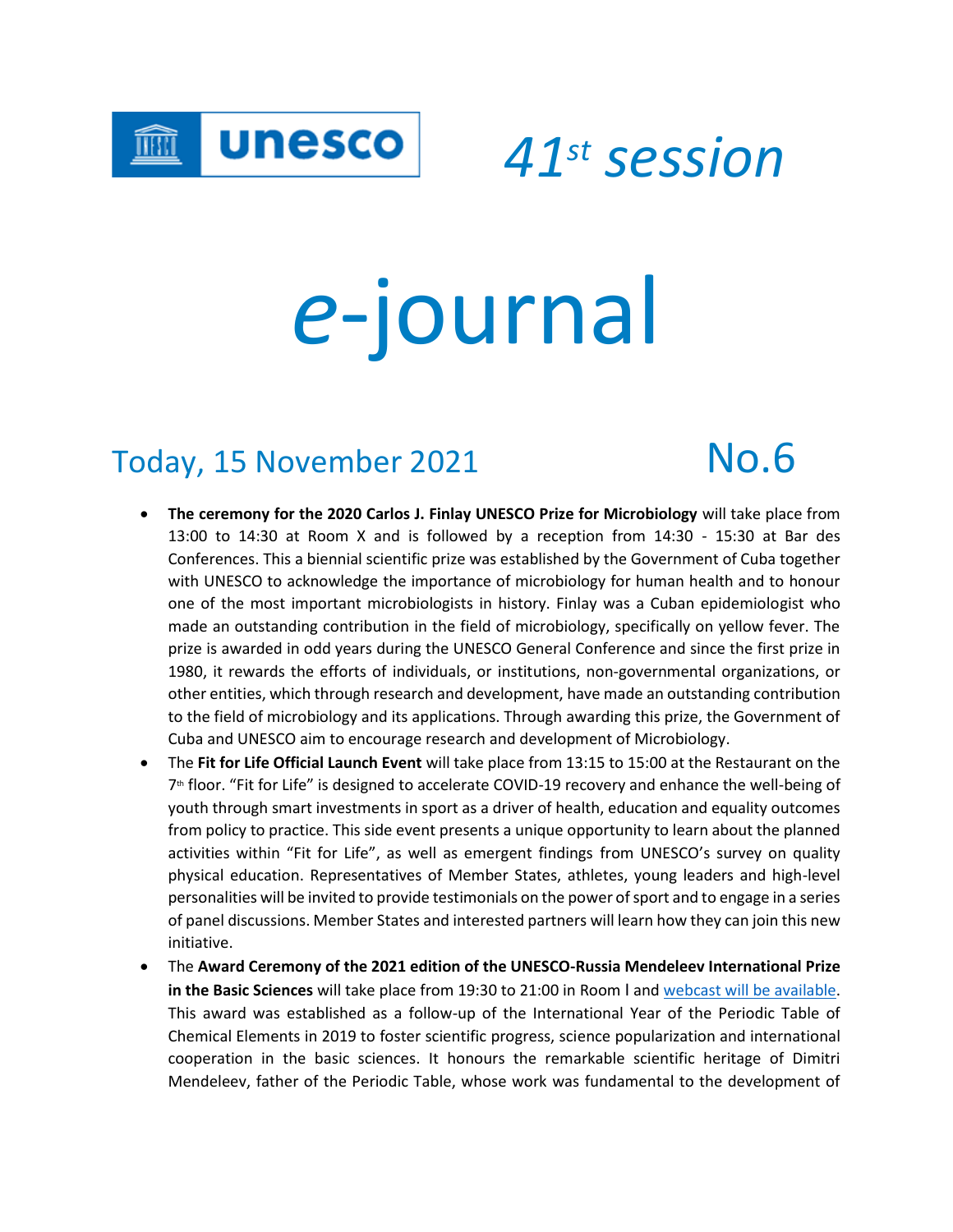chemistry, physics, biology, aeronautics, hydrodynamics, meteorology and astronomy as well as what is now termed sustainable development.

#### Tomorrow, Tuesday 16 November 2021

- The event **Climate vulnerability and water resilience in Small Islands Developing States (SIDS)** will take place from 13:00 to 15:00, online. Organized by the Intergovernmental Hydrological Programme (IHP) in collaboration with the Small Island Developing States (SIDS) Unit of UNESCO and the University of Southampton, this event will provide the opportunity for synergies between academics, professionals, and decision makers in the water sector to discuss about the vulnerabilities to hydroclimatic hazards in SIDS and explore pathways to resilience. Additionally, it will contribute to develop an implementation plan for climate adaptation in SIDS within the framework of the IHP IX (2022-2029) "Science for a Water Secure World in a Changing Environment". It will also enhance UNESCO's contribution to the SAMOA Pathway and support the achievement of Sustainable Development Goals (SDGs), including SDGs 6 (water) and 13 (climate action) as well as the Sendai Framework on Disaster Risk Reduction.
- The event **South-South Cooperation Initiative on Freedom of Expression, Access to Information and Safety of Journalists for Portuguese-speaking countries in Africa,** will take place from 13:00 to 13:30 in Room X. It will highlight the activities that will be implemented in 2022 under the framework of the South-South cooperation strategy developed with the Brazilian National School of Judges, the Permanent Delegation of Brazil to UNESCO, and the CI Sector, to support judicial actors from Portuguese-speaking countries in Africa in strengthening their capacities on freedom of expression, access to information and the safety of journalists' international and regional standards.

The election of Members of the Executive Board will take place on Wednesday 17 November 2021

in Room V from 09:00 to 13:00.

## Schedule of meetings

#### Monday 15 November 2021

| Time       | Organ                        | Room |
|------------|------------------------------|------|
| 10:00 a.m. |                              |      |
|            | <b>Plenary Meeting</b>       |      |
|            | <b>General Policy Debate</b> |      |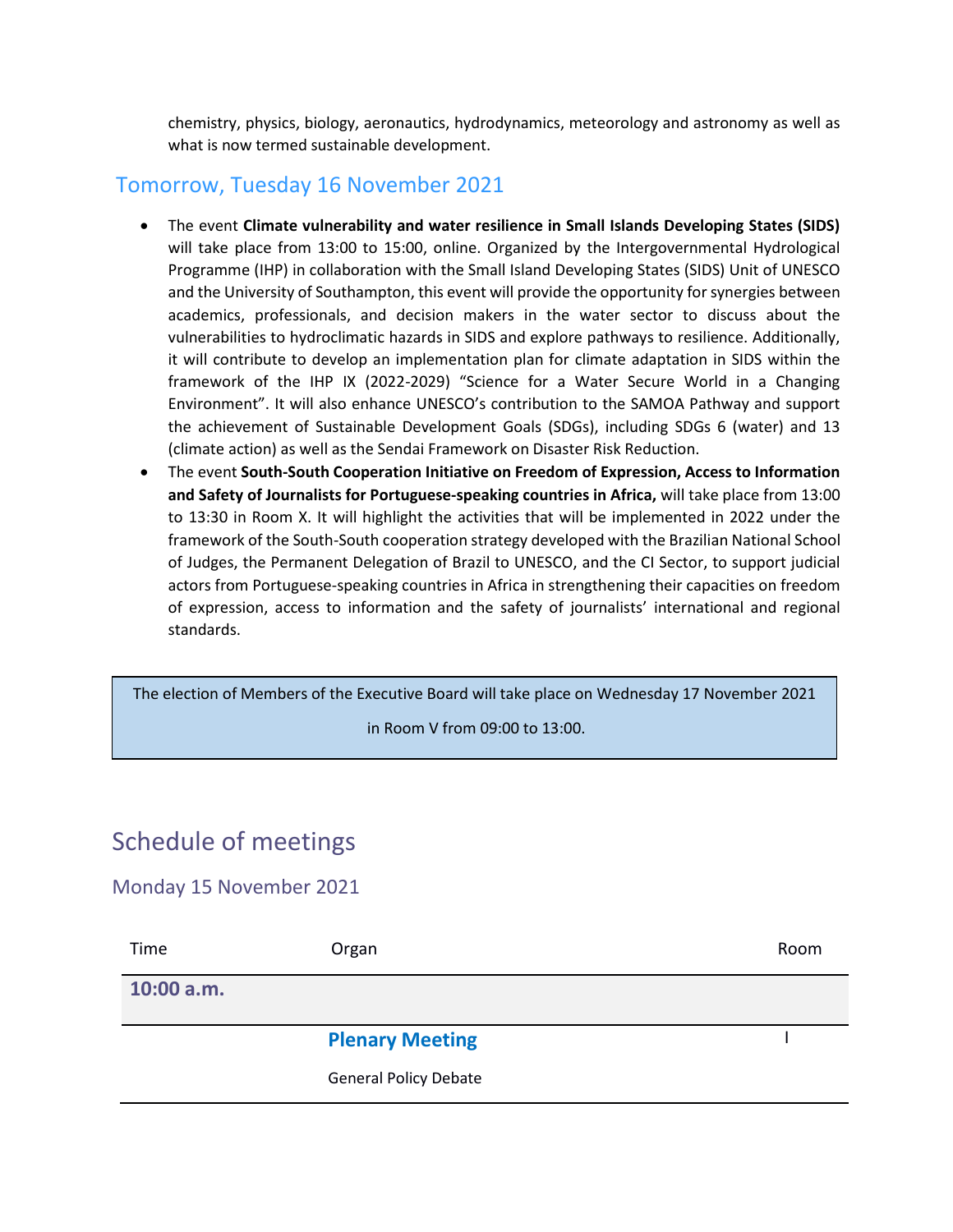| <b>SC Commission</b>                                                                                  | $\mathsf{II}$ |
|-------------------------------------------------------------------------------------------------------|---------------|
| <b>First Meeting</b>                                                                                  |               |
| Election of the Bureau of the Commission                                                              |               |
| Organization of the work of the Commission and Adoption of<br>the timetable of work of the Commission |               |
| Item 8.1: Draft recommendation on open science                                                        |               |
| <b>SHS Commission</b>                                                                                 | XI            |
| <b>First Meeting</b>                                                                                  |               |
| Election of the Bureau of the Commission                                                              |               |
| Organization of the work of the Commission and Adoption of<br>the timetable of work of the Commission |               |
| Item 4.1: Consideration and adoption of the Draft Programme<br>and Budget 2022-2025(41C/5)            |               |
| Part II.A Major Programme III - Social and Human Sciences                                             |               |
| Item 5.22: Draft Operational Strategy for Priority Africa (2022-<br>2029)                             |               |
|                                                                                                       |               |
| NOM Committee                                                                                         | IV            |

#### **NOM Committee**

#### Fifth Meeting

Item 14.1: Election of Members of the Executive Board

Item 14.2 to 14.15: Elections of members of Headquarters Committee, Legal Committee and other subsidiary organs of the General Conference

I

#### **3:00 p.m.**

**10:30 a.m.**

### **Plenary Meeting**

General Policy Debate and DG's Reply